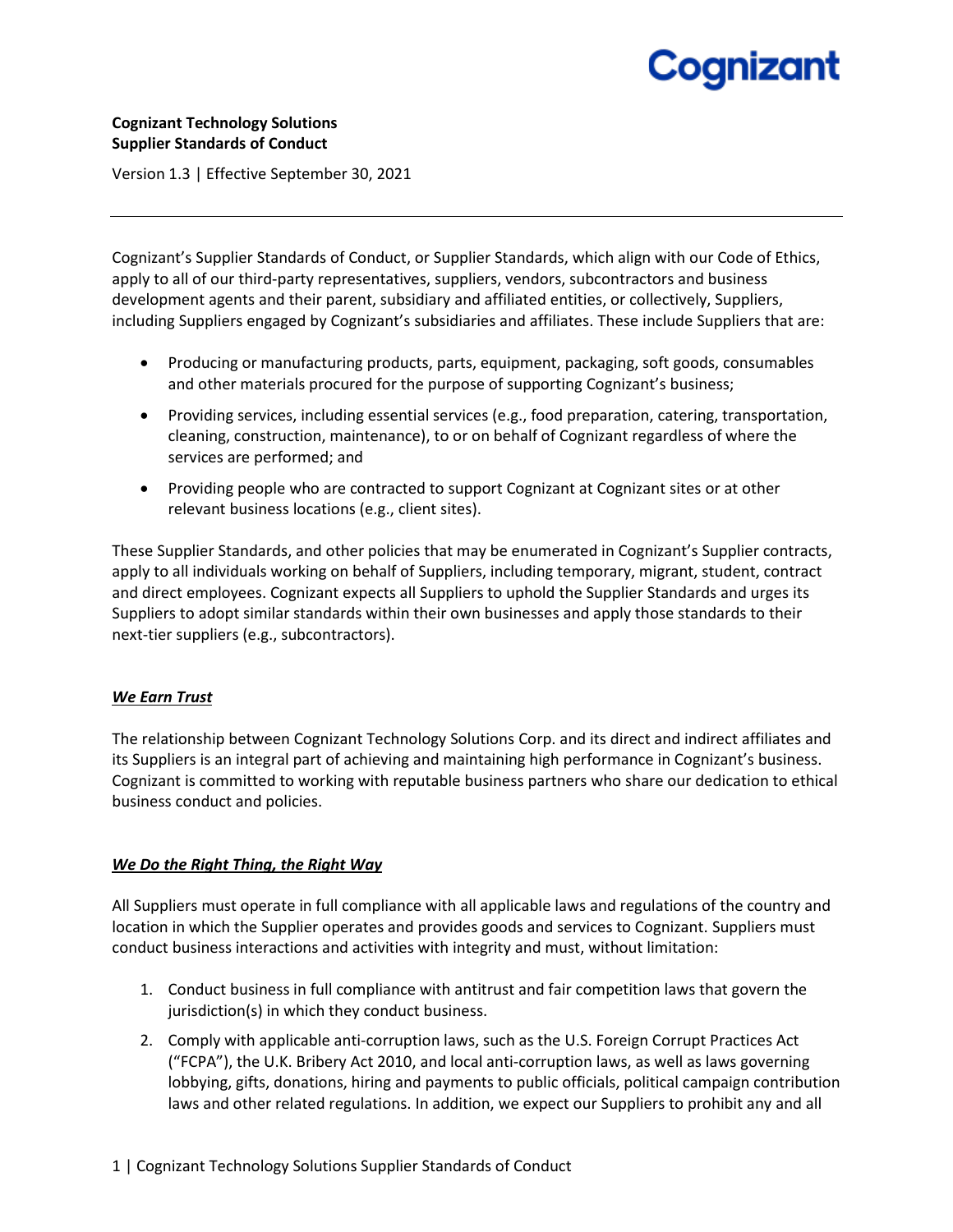forms of bribery, corruption, extortion and embezzlement, to keep accurate books and records regarding business with Cognizant and to make reasonable efforts to implement procedures to ensure compliance with anti-corruption laws.

- 3. Not engage, directly or indirectly, in bribery or corruption. Suppliers must not promise, authorize, offer, or pay anything of value (including but not limited to gifts, travel, hospitality, charitable donations, or employment) to any person, including in particular any "Government Official," in order to improperly influence any act or decision of such official for the purpose of obtaining or retaining business or any improper business advantage related to Cognizant. A Government Official is any individual acting in an official capacity for or on behalf of any government or government division; department, agency, or instrumentality of such a government or organization; political party; or company or entity owned or controlled by or acting on behalf of any of the above.
- 4. Report signs of any personnel, representative, or partner engaged in unethical activity, bribery or kickbacks in connection with Cognizant's business interests as set forth in the "Reporting Violations" section below.
- 5. Honestly and accurately maintain business records related to Cognizant's business, and report all business information and comply with all applicable laws regarding their completion and accuracy. Suppliers must create, retain and dispose of business records in full compliance with all applicable legal and regulatory requirements.
- 6. Be honest, direct and truthful when answering questions from Cognizant about relationships to Cognizant employees. Avoid improprieties and conflicts of interests or the appearance of either. Suppliers must not deal directly with any Cognizant employee who has a close personal relationship with anyone that holds a financial interest in the Supplier, including their family members, intimate partners and close friends. In addition, Suppliers may not engage any Cognizant employee to work in any capacity (whether paid or unpaid).
- 7. Not conduct insider trading. Under Federal Securities Laws individuals or entities cannot buy or sell Cognizant or another company's securities when in possession of information about Cognizant or another company that is (a) not available to the investing public and (b) could influence an investor's decision to buy or sell the security.
- 8. Comply with all international and local rules, regulations and international trade controls (i.e., export controls, economic sanctions and anti-boycott laws), including those relating to technology transfers (physical and electronic), exports, re-exports and imports.

## *We Respect People and the Environment*

### **Labor and Human Rights**

Cognizant expects its Suppliers to commit to the principles concerning fundamental rights at work in the eight core conventions of the International Labor Organization (ILO), as set out in the Declaration on Fundamental Principles and Rights at Work and conventions on working hours. In addition, we expect our Suppliers to respect, in particular, the rights of women, children, migrants and other vulnerable groups and individuals, in accordance with the ILO conventions and the Convention on the Rights of the Child. Cognizant's standards on labor and human rights specifically include the following requirements: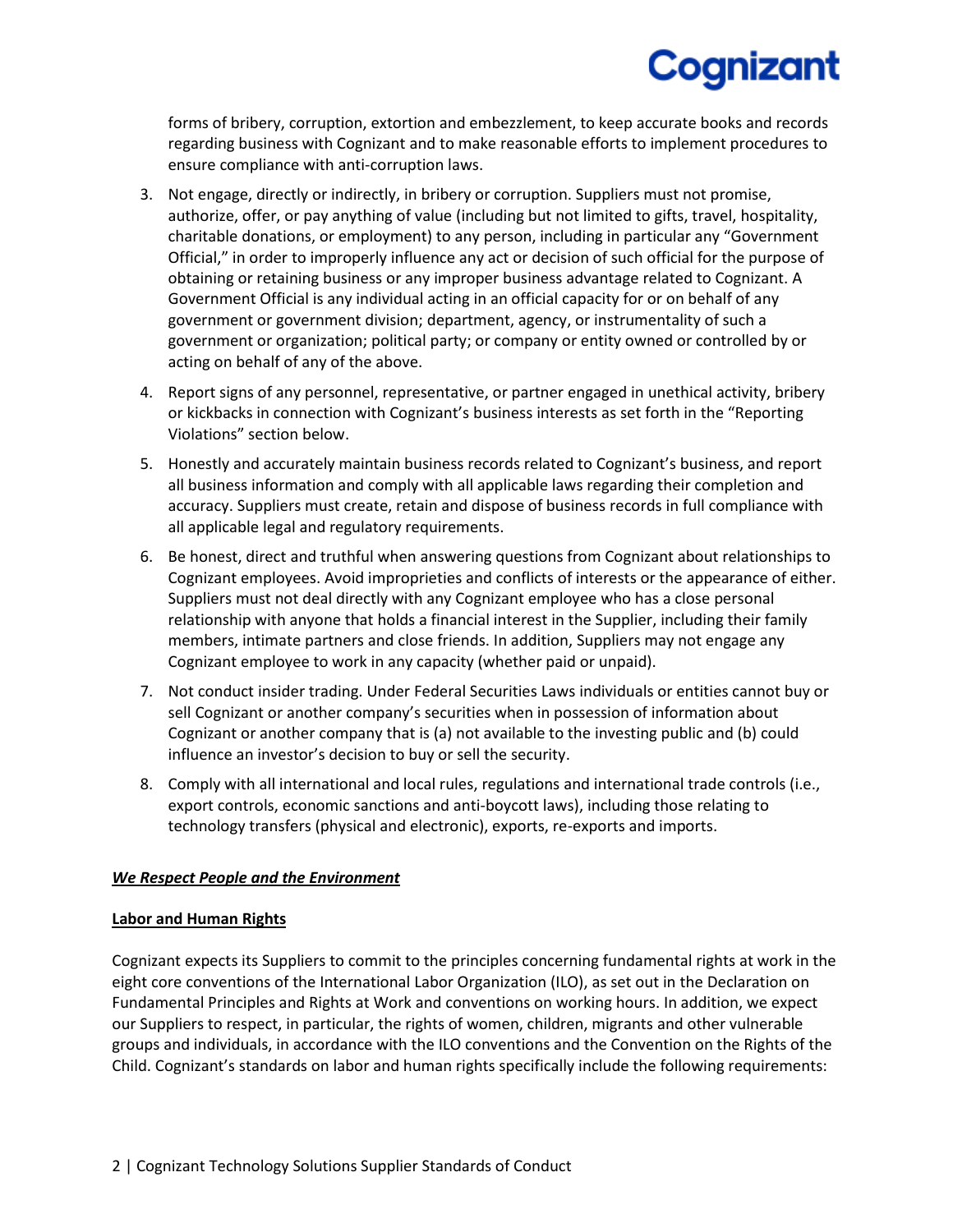- 1. **Prohibition on Discrimination**. Suppliers must provide a workplace free from discrimination, harassment, or any type of abuse. Suppliers must not discriminate against a person's Legally Protected Characteristics, such as race, color, religion, gender identity, pregnancy, age, national origin, sexual orientation, marital status, disability status, veteran status, or freedom of association, including political affiliations and union memberships, when making employment decisions, including recruiting, hiring, training, promotion, termination, or providing other terms and conditions of employment. Suppliers should also promote diverse and inclusive workplace environments where everyone is treated with respect and where people are encouraged to embrace diverse backgrounds, cultures and thought. In addition, Suppliers should make reasonable efforts to engage under-represented diverse businesses such as minority-owned, women-owned, disabled-owned, LGBTQ-owned and veteran-owned companies (where it is legal to classify suppliers in these groups) when making their own sourcing decisions. Please see [Cognizant's Global Harassment, Discrimination & Workplace Bullying Prevention Policy](https://www.cognizant.com/us/en/documents/global-harassment-discrimination-and-bullying-policy.pdf).
- 2. **Prohibition on Child Labor**. Cognizant strictly prohibits the use of child labor in any of the Supplier's operations. Suppliers must not employ workers younger than the greater of (a) 15 years of age, or 14 where the local law allows such exception consistent with International Labor Organization guidelines, or (b) the age for completing compulsory education, or (c) the minimum age established by law in the country of operations. In addition, Suppliers must comply with all legal requirements for authorized young workers (including students and interns), particularly those pertaining to hours of work, wages and working conditions.
- 3. **Prohibition on Forced Labor**. All forms of forced or compulsory labor, such as prison labor, bonded labor, or indentured labor, are forbidden in any operations. Forced overtime and human trafficking are also strictly prohibited. Additionally, Cognizant expects Suppliers to follow responsible recruitment practices to prevent forced labor and other forms of modern slavery. Suppliers and their labor agents and subagents shall not hold, destroy, conceal, confiscate, or deny workers access to their identity or immigration documents.
- 4. **Prohibition on charging Workers for employment**: Suppliers should not charge any recruitment or other related fees to workers for employment. If any such fees are found to have been charged by the Suppliers to workers, such fees shall be repaid to the workers immediately.
- 5. **Commitment to Health and Safety**. Suppliers must provide clean, safe and healthy working conditions for all employees. Suppliers must comply with all applicable, legally mandated standards for workplace health and safety in the countries in which they operate and Cognizant encourages Suppliers to implement industry best practices.
- 6. **Fair Wages and Benefits**. Suppliers must pay workers according to any applicable minimum wage, as well as any legally mandated overtime premium for all hours worked. Suppliers also must ensure that any legally mandated benefits are being provided to their employees and that there are no illegal deductions for employee benefits. Workers must be provided with a timely and understandable wage statement that includes sufficient information to verify accurate compensation for work performed. Suppliers shall also take steps to ensure equal pay for equal work and that remuneration for work of equal value is established without discrimination.
- 7. **Working Hours**. Working hours are not to exceed the maximum set by local law. Furthermore, a standard workweek should not exceed 48 hours or 60 hours, including overtime, except in emergency or unusual situations. All overtime must be voluntary and workers must be allowed at least one day off every seven days.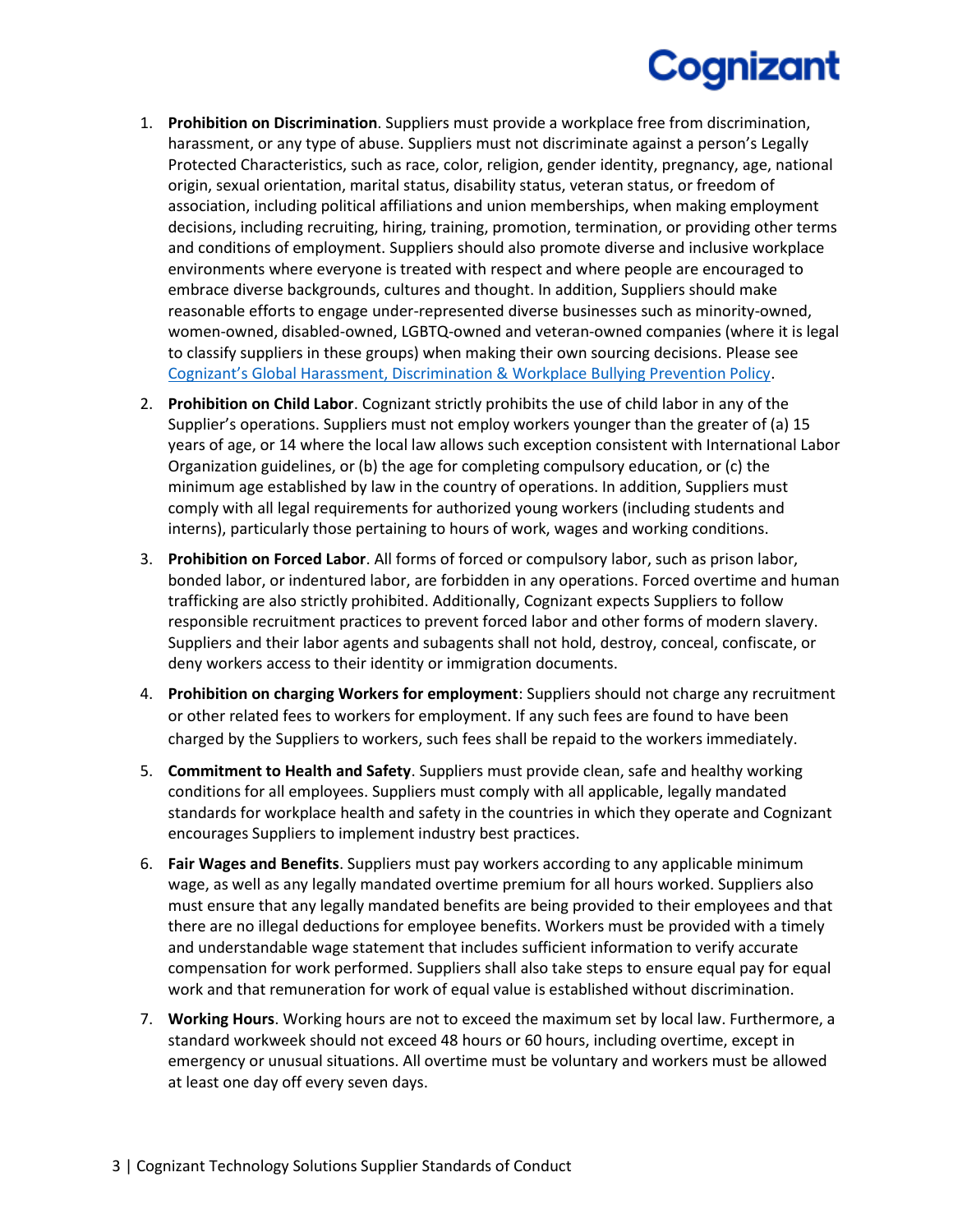- 8. **Freedom of Association and Collective Bargaining**. Suppliers must respect the right of all workers to form and join, or not join, a trade union of their choice (or equivalent worker bodies where the right to freedom of association and collective bargaining is restricted under law) and to bargain collectively. Suppliers will prohibit any form of intimidation, harassment, retaliation and violence against workers exercising these rights.
- 9. **Commitment to Responsible Sourcing**. Suppliers will be committed to sourcing goods and services for Cognizant in alignment with all the principles and standards laid out in Cognizant's Supplier Standards of Conduct. Suppliers should give exceptional emphasis to sourcing with the same fundamental support of human rights, labor, health and safety, environment and ethics as set forth in these Supplier Standards. This commitment also applies to the responsible sourcing of minerals, including conflict minerals. Suppliers must take steps to determine if their products contain conflict minerals (including tin, tantalum, gold and tungsten) and, if so, implement supply chain processes to identify the sources of these minerals and support efforts to eradicate the use of conflict minerals, which directly or indirectly finance or benefit armed groups in the Democratic Republic of Congo or adjoining countries.

As expressed in Cognizant's [Human Rights Policy,](https://www.cognizant.com/Resources/human-rights-policy.pdf) Cognizant respects, considers, integrates and promotes internationally recognized human rights in accordance with principles outlined in the United Nations Declaration of Human Rights and the International Labour Organization's Declaration on Fundamental Principles and Rights at Work.

### **Environmental Responsibility**

Cognizant encourages its Suppliers to draw upon internationally recognized principles to advance social and environmental responsibility.

- 1. **Compliance with all Applicable Environmental Laws**. Suppliers must comply with all local environmental laws applicable to their operations in the countries in which they operate.
- 2. **Environmental Management**. Cognizant encourages Suppliers to focus on continuous improvement of environmental performance, including in the areas of water, waste, chemicals and energy and emissions management. In particular, we encourage Suppliers to begin their journey away from fossil fuel-based energy sources and toward net-zero greenhouse gas (GHG) emissions goals. At a minimum, Cognizant encourages Suppliers to have policies and procedures in place to measure and reduce GHG emissions and be able to identify potential improvements to the goods and services being provided that will in turn contribute to reducing Cognizant's emissions.

## *We Live Up to our Responsibilities*

### **Data and Intellectual Property**

Suppliers will respect intellectual property rights, protect confidential information and comply with privacy rules and regulations. All Cognizant Suppliers must, without limitation:

1. Protect and responsibly use the physical and intellectual assets of Cognizant, including intellectual property, tangible property, supplies, consumables and equipment, when authorized by Cognizant to use such assets.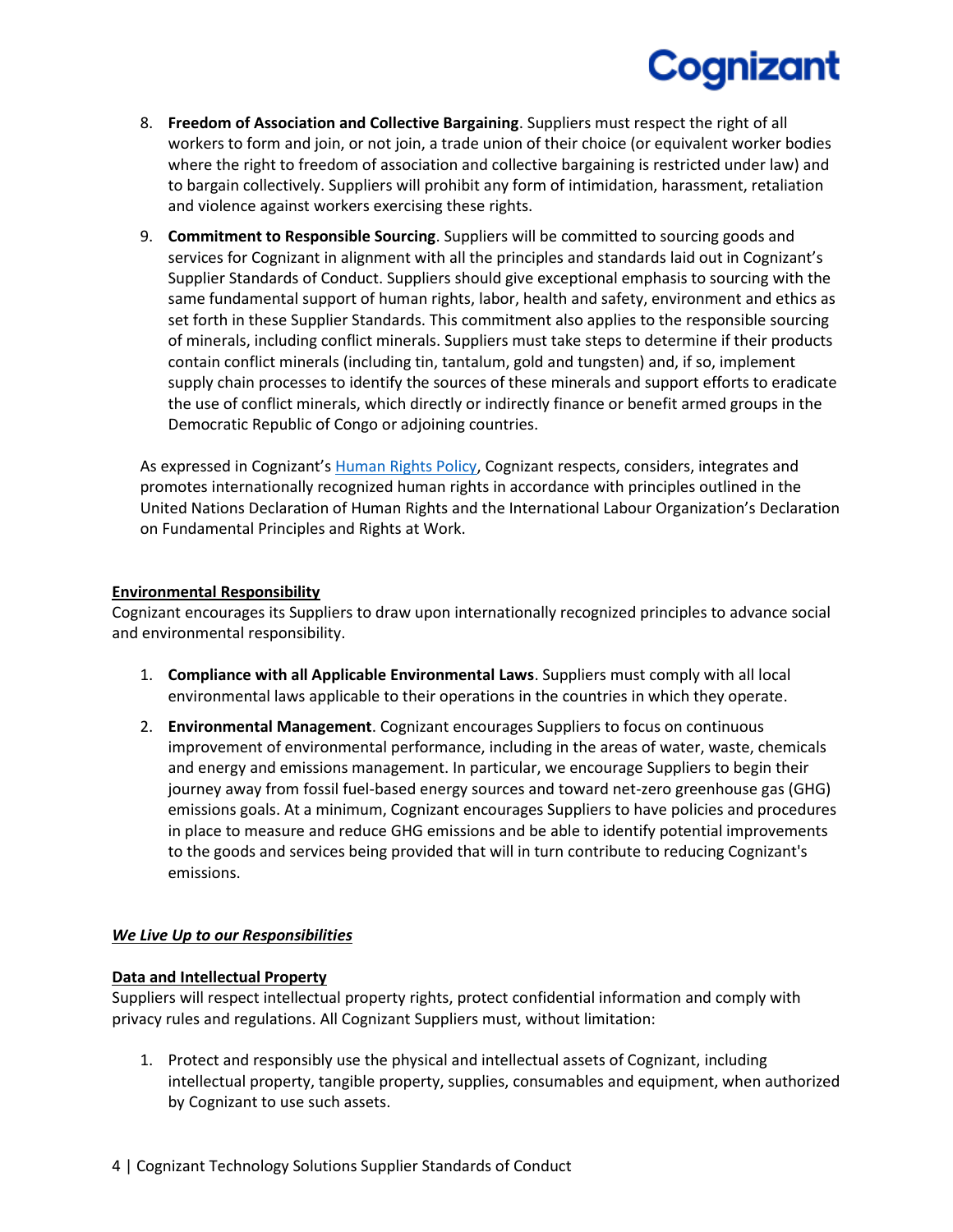- 2. Respect and protect the intellectual property rights of all parties by using only information technology and software that has been legitimately acquired and licensed.
- 3. Use software, hardware and content only in accordance with their associated licenses or terms of use.
- 4. Use Cognizant-provided information technology and systems (including email) only for authorized Cognizant business-related purposes. Cognizant strictly prohibits Suppliers from using Cognizant-provided technology and systems to (1) create, access, store, print, solicit, or send any material that is intimidating, harassing, threatening, abusive, sexually explicit, or otherwise offensive or inappropriate, or (2) send any false, derogatory, or malicious communications. Any solicitation of Cognizant employees using information gathered from Cognizant-provided technology or systems is prohibited.
- 5. Consider all data stored or transmitted on Cognizant-owned or leased equipment to be the property of Cognizant. Cognizant may monitor all use of the corporate network and all systems (including email) and may access all data stored or transmitted using the Cognizant network.
- 6. Comply with the intellectual property ownership rights of Cognizant and others, including but not limited to copyrights, patents, trademarks and trade secrets.
- 7. Manage the transfer of technology and know-how in a manner that protects intellectual property rights.
- 8. Follow all local privacy and data protection laws.
- 9. Provide clear and accurate privacy notices when collecting or processing personal data.
- 10. Honor privacy choices by using data only as agreed to by Cognizant representatives or Cognizant's customers.
- 11. Protect data by building secure products and services.
- 12. Cooperate with Cognizant Compliance efforts.

### **Information Security Responsibility**

We expect our Suppliers and their third-party suppliers or subcontractors to be in compliance with contractually agreed Information Security & Privacy requirements throughout the contracted period. Suppliers must:

- 1. Act in good faith to deliver Information Security & Privacy obligations in a timely manner, including but not limited to extending support to annual audits and risk assessments or notifying Cognizant of, mitigating, and cooperating with Cognizant in the resolution of any security incidents or breaches impacting Cognizant or its customers.
- 2. Notify Cognizant:
	- Within contractually agreed upon timeframes of any security incident that impacts Cognizant or our customers at [CSIRT@cognizant.com.](mailto:CSIRT@cognizant.com)
	- As soon as reasonably possible of any change in their security management or controls.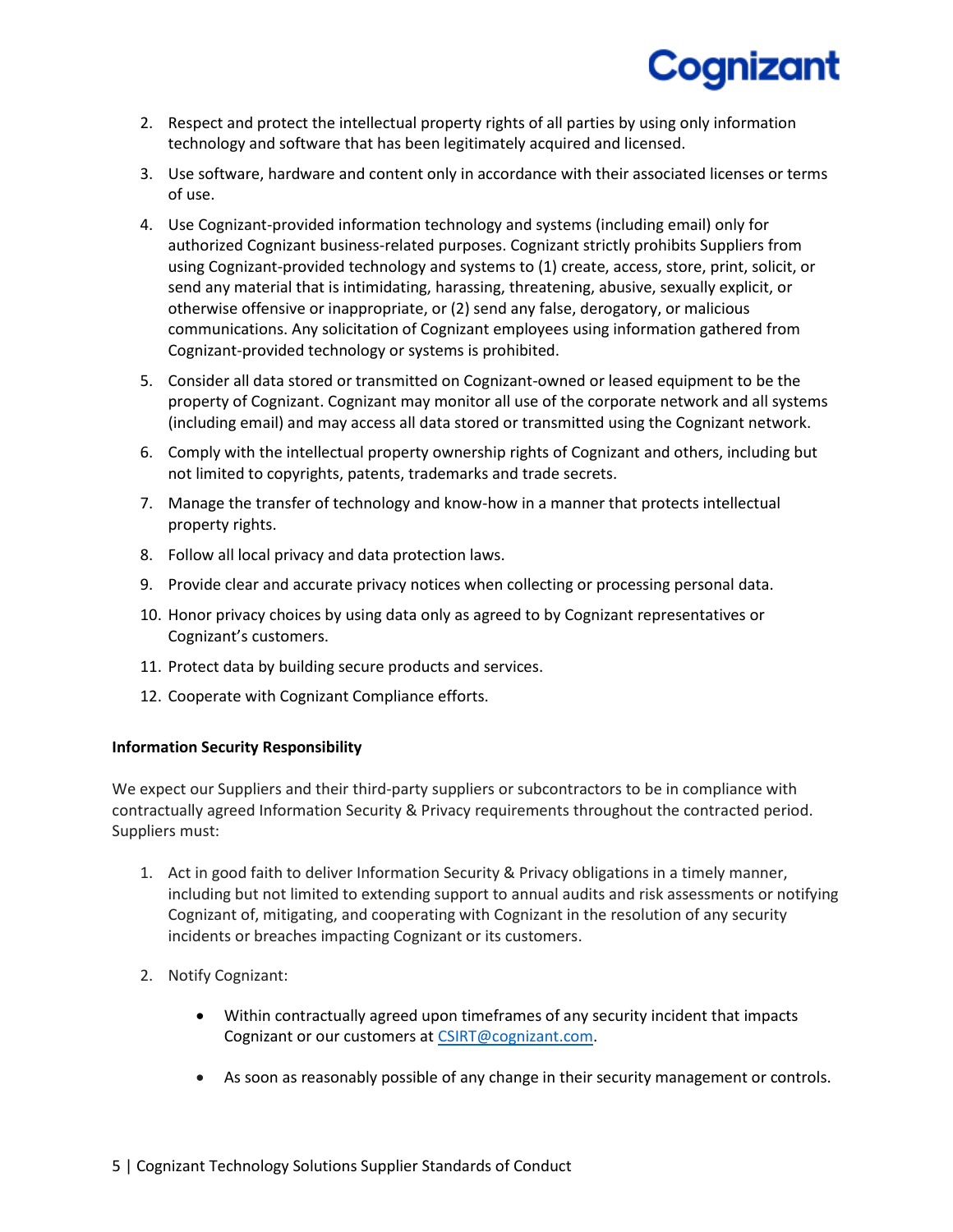- 3. Maintain security standards commensurate with NIST 800-53.
- 4. Obtain approval from Cognizant's Corporate Security team prior to allowing any asset connection to or integration with Cognizant's or our customers' networks or infrastructures. Such assets must be updated with current patch levels and their configuration must be hardened and follow "least privilege policy."
- 5. Mitigate within contractually agreed upon turnaround times any risks discovered through Cognizant's or any external party's security assessments or audits.
- 6. Provide appropriate physical and technical security measures to protect Cognizant's or its clients' data in its possession throughout the contracted period against unauthorized access, use, destruction and modification.
- 7. Terminate the integration of its IT platforms or those of its third-party suppliers with Cognizant's or our clients' IT platforms, delete relevant security credentials created in supplier systems at the time of contract termination or when the need for such integration ceases and provide written confirmation to Cognizant of such termination.

All Suppliers must review Cognizant's [Code of Ethics](https://www.cognizant.com/codeofethics.pdf) (the "Code"), [Anti-Corruption Policy](https://www.cognizant.com/about-cognizant-resources/anti-corruption-policy.pdf) and these Supplier Standards, as they set forth the minimum standards and practices that Cognizant expects our Suppliers to uphold.

Additionally, Suppliers must comply with agreed upon provisions in contracts regarding the following business practices:

- **Use of Subcontractors**. Cognizant generally prohibits Suppliers from using subcontractors in performing their work for Cognizant unless Cognizant gives prior written approval, and then only after the Supplier acknowledges that it has provided the subcontractor a copy of this document.
- **Communication to Employees**. Cognizant generally requires Suppliers to provide these Supplier Standards to those employees engaged in providing goods or services to Cognizant.
- **Access to Cognizant**. Cognizant generally requests the right to conduct on-site audits of our Suppliers' premises, IT systems and infrastructure to monitor compliance with the Supplier Standards as related to the Cognizant relationship. Suppliers should maintain all documentation necessary to demonstrate compliance with the Supplier Standards on-site and cooperate with Cognizant associates or third-party monitoring firms in connection with such inspections.

#### **Business Continuity Responsibility**

Cognizant maintains a Global Business Resilience office, whose mission is to align, centralize and integrate disciplines and capabilities to deliver timely and effective incident identification, impact assessments, escalation, communication and resolution. The resiliency efforts extend beyond the assets of Cognizant to the third-party service providers that support our business processes.

Cognizant expects its suppliers to manage business continuity risk to ensure availability of critical services to Cognizant during a disaster event. It is a requirement that each supplier maintain a comprehensive business continuity program that addresses the loss of facilities, technology, human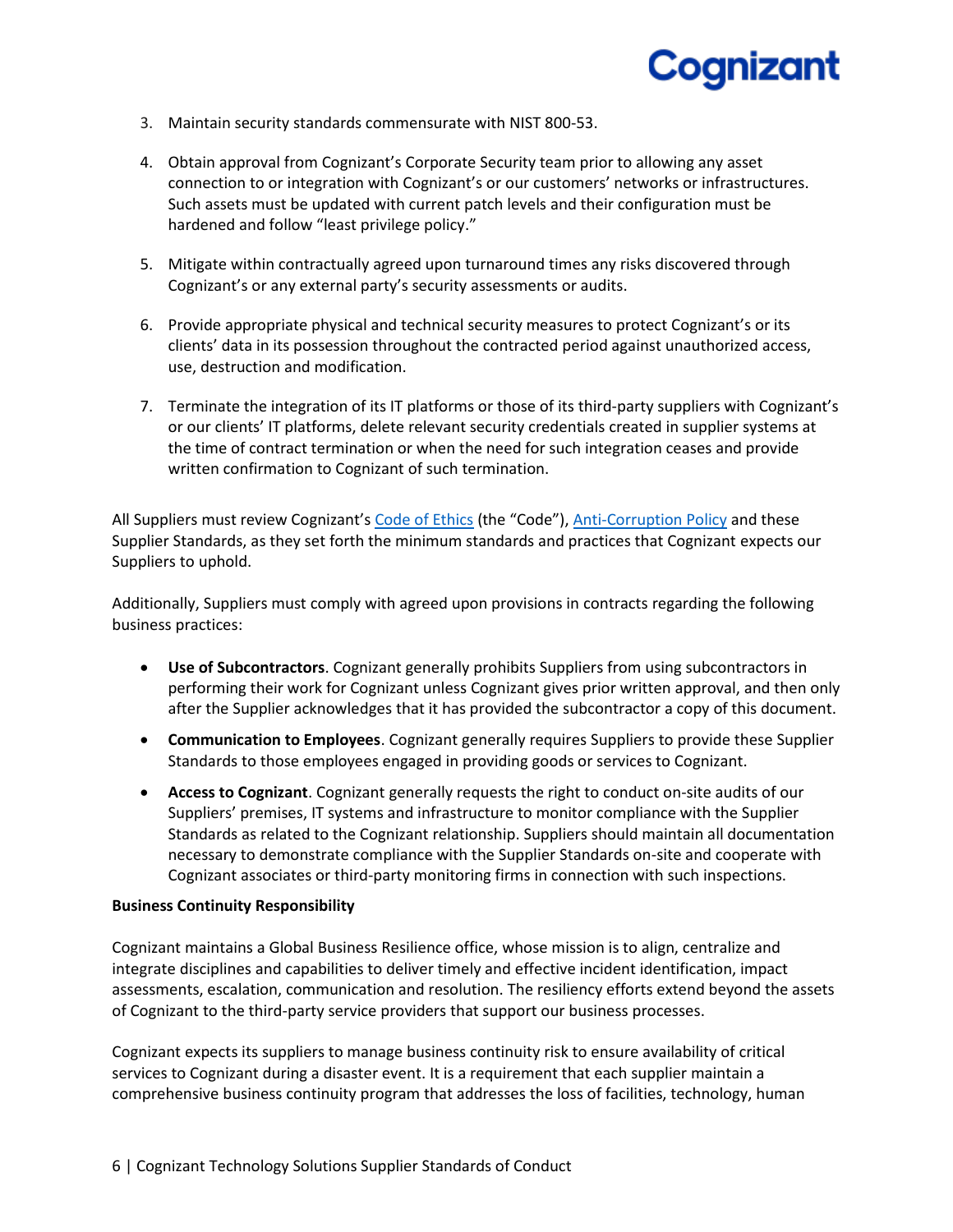capital, or suppliers necessary to support Cognizant. We routinely request collaborative disaster recovery testing with our Suppliers to appraise their resiliency and identify potential issues that would impact continuous service delivery to our customers. Suppliers are expected to share these plans as requested.

Cognizant

## *Violation of Supplier Standards of Conduct*

Cognizant is committed to doing business with Suppliers who agree to comply with these Supplier Standards. Agreements between Suppliers and Cognizant generally underscore that compliance with these Supplier Standards is mandatory. All Suppliers are, at a minimum, made aware of these Supplier Standards during the vendor onboarding and contracting processes and we make efforts to ensure Suppliers understand our requirements and standards. Once onboarded, Suppliers may be monitored through surveys, questionnaires and/or audits. Failure to comply with these Supplier Standards may result in termination as a Cognizant Supplier and potential referral of the matter to local authorities.

### *Reporting of Violations*

Cognizant Suppliers who become aware of any actual or potential violation of the Supplier Standards, Cognizant's Anti-Corruption Policy, Cognizant's Code, or of any applicable law, can report them to the Cognizant Ethics & Compliance Helpline, which is staffed by a third-party provider and available by phone or online. Individuals who provide services to or on behalf of Cognizant, or perform work on behalf of our Suppliers, may also access the Cognizant Ethics & Compliance Helpline to raise concerns or report grievances anonymously, if desired.

- To access the Ethics & Compliance Helpline via the internet, go to <http://www.cognizant.com/compliance-helpline> and follow the instructions for submitting a report.
- To make a report by telephone, dial the number specific to your country and follow the prompts.
	- o U.S. and Canada: 1-866-824-4897
	- o India: AT&T Direct Access Code 000-117 followed by 866-824-4897
	- o UK: AT&T Direct Access Code 0-800-89-0011 (or 0-500-89-0011) followed by 866-824- 4897
	- o All other locations[: Country access code](https://www.business.att.com/collateral/access.html) + 866-824-4897

Cognizant is committed to effective remedies and expects its Suppliers to share the same commitment, including developing and providing access to their own grievance mechanisms. In addition to the Cognizant Ethics & Compliance Helpline, Cognizant supports other legitimate processes, including judicial and non-judicial grievance mechanisms, and will collaborate with Suppliers to ensure workers and other affected individuals have access to these mechanisms.

### *Whom Should I Contact With Questions?*

Cognizant is committed to helping Suppliers comply with the Supplier Standards, Cognizant's Code and Cognizant's Anti-Corruption Policy. Accordingly, should your organization have any questions or concerns regarding these Supplier Standards, Cognizant's Code and/or Cognizant's Anti-Corruption Policy, you should reach out to your business sponsor or contact us using the Ethics & Compliance